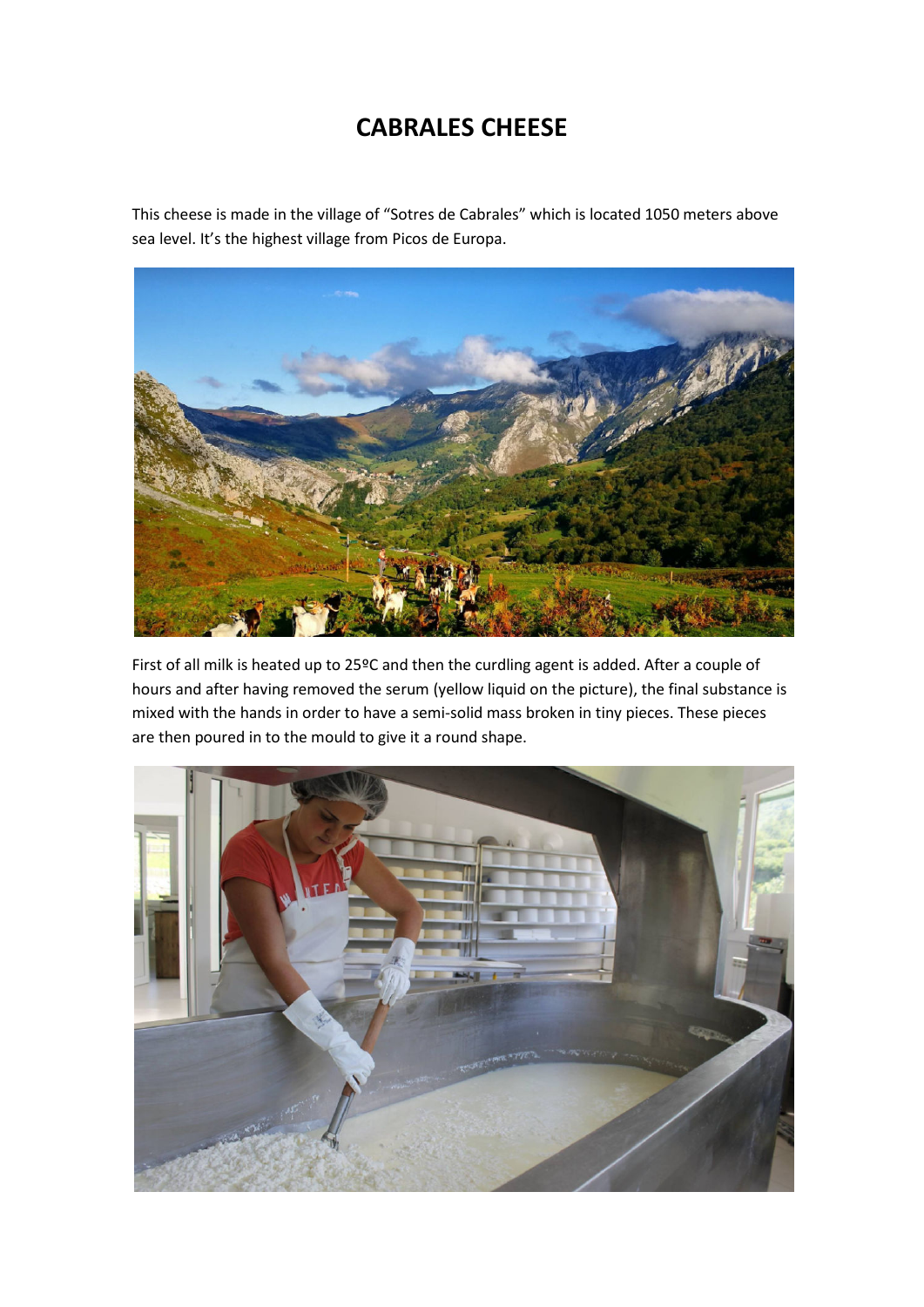

After a couple of days the mould is removed and salt is added to the cheese. This helps the cheese to continue losing the serum. In this process the temperature in the factory should always be around 23ºC.



Then they have to get dry before going to the cave. This will take around 20 days.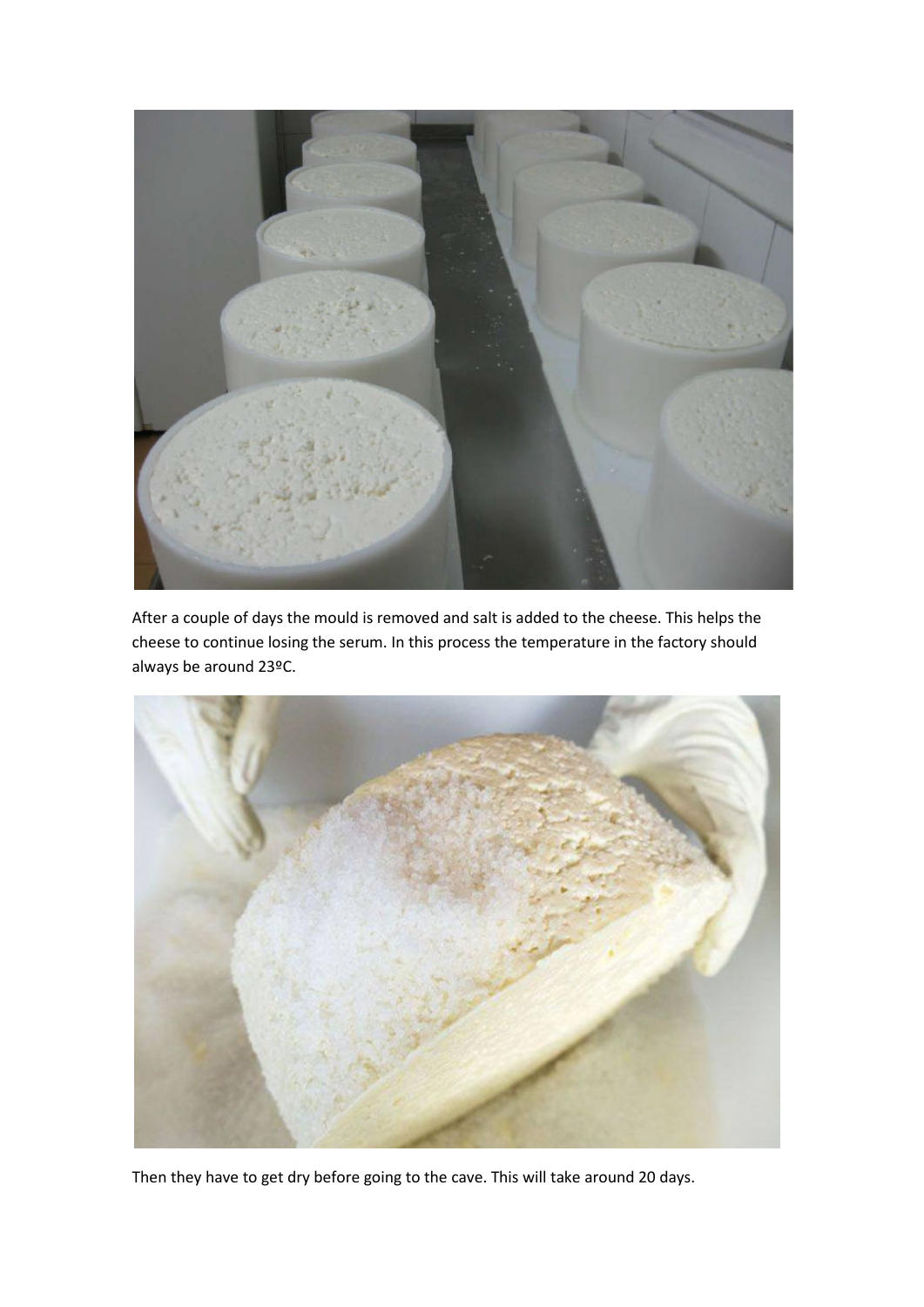

Finally, the most important thing to make a good Cabrales cheese: The Cave.

Nowadays there are some factories that don't take their cheese to a natural cave, but we keep doing it this way as it's the way of getting the tastiest and the best quality Cabrales cheese.

Natural caves are high in the mountain (1200m-1500m above sea level) and they have a temperature all year long of around 9ºC to 12ºC and a humidity of 100%. Accesing them is very difficult and often this can only be done by foot or horse.

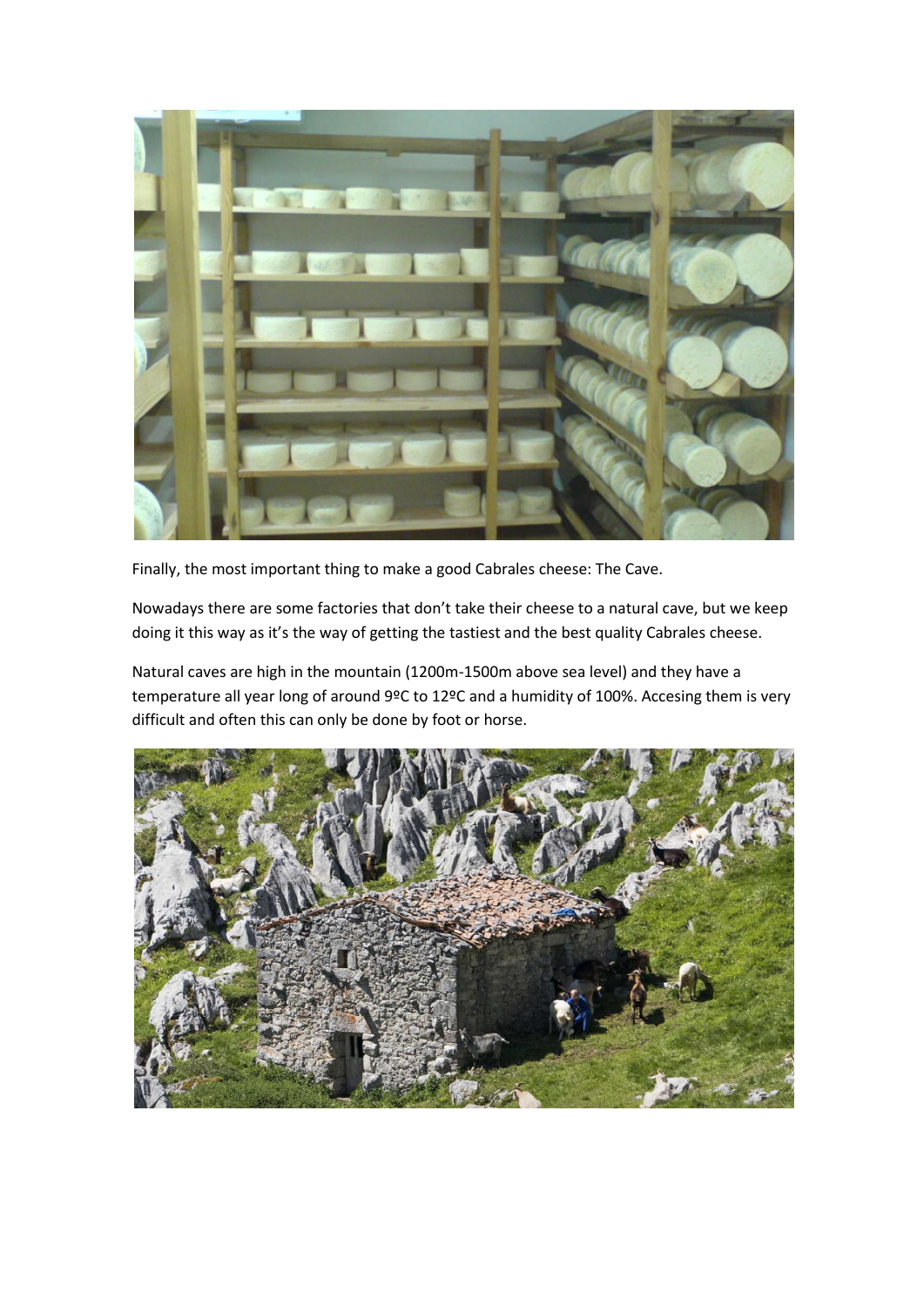

Some of the caves are at 2000 meters above sea level and can only be accessed by foot in the months from may to November when there is no snow. Cheese is kept in these caves for around 4 to 6 months.